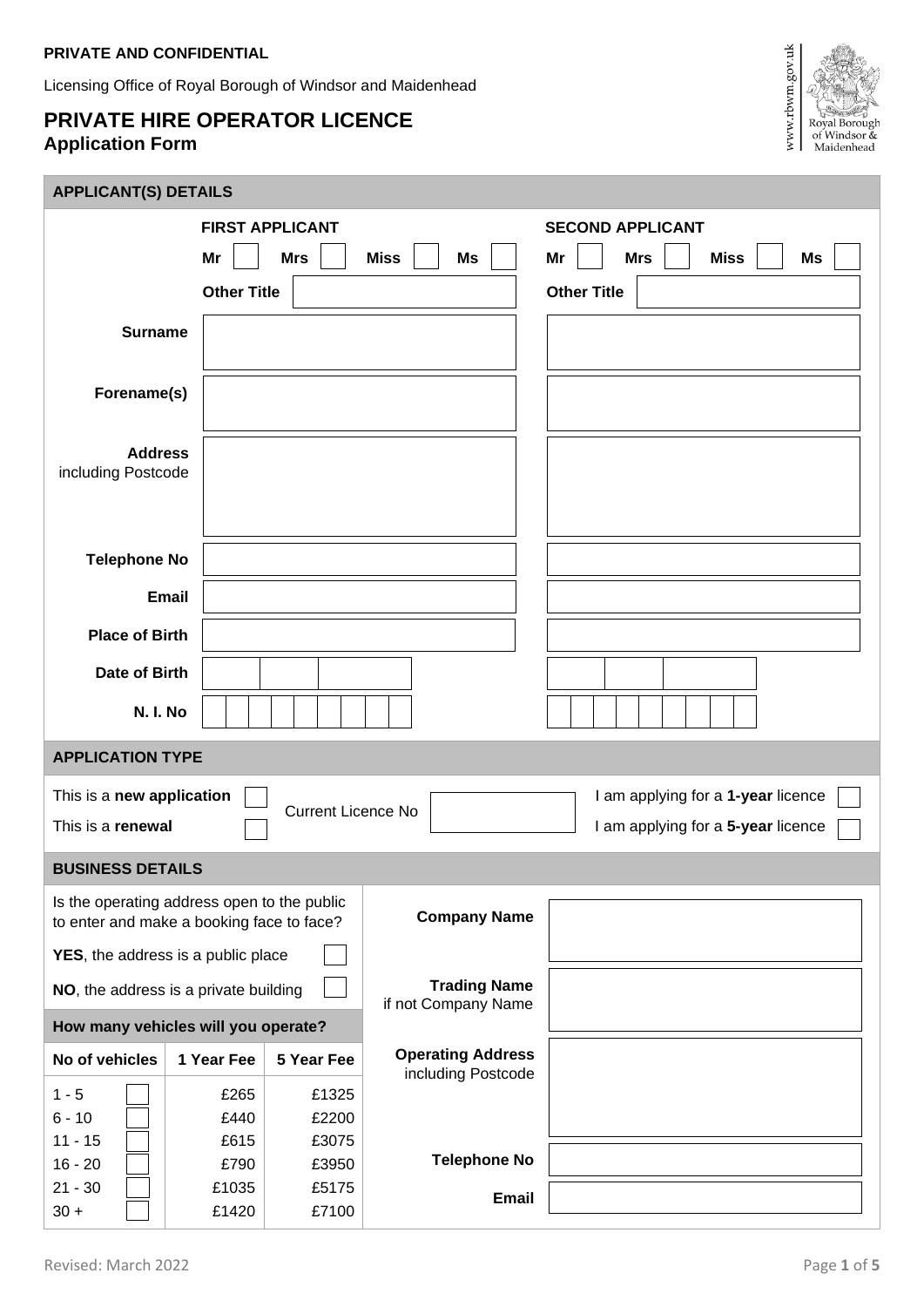## **ABOUT THIS APPLICATION**

The Licensing Authority of Royal Borough of Windsor and Maidenhead needs to be satisfied on the contents of this application before granting to an applicant a Private Hire Operator Licence.

When completing this application form please:

- Write inside the boxes using **BLOCK CAPITAL** letters.
- Ensure that a response is given for **EVERY** question. Incomplete application forms will not be accepted.
- Provide **ALL** original documents required in the list below for inspection by the Licensing Officer.

Please return this completed form to: **Licensing Office, RBWM, Town Hall, St Ives Road, Maidenhead, SL6 1RF.**

| <b>REQUIRED DOCUMENTS</b>                                                                                                             |                                   |                                                          |                              |                    |     |
|---------------------------------------------------------------------------------------------------------------------------------------|-----------------------------------|----------------------------------------------------------|------------------------------|--------------------|-----|
| <b>Completed Application Form</b>                                                                                                     |                                   | Passport / Visa / Proof of Right to Work                 |                              |                    |     |
| Basic DBS Certificate (if not a RBWM badge holder)                                                                                    |                                   | Certificate of Public Liability (for 5 or more vehicles) |                              |                    |     |
| Planning consent / Certificate of Lawfulness (new licence / address change)                                                           |                                   |                                                          |                              |                    |     |
| <b>PREVIOUS LICENCES</b>                                                                                                              |                                   |                                                          |                              |                    |     |
| Has either applicant previously held or applied for a Private Hire Operator Licence<br>Yes<br>No<br>with this or any other authority? |                                   |                                                          |                              |                    |     |
|                                                                                                                                       | If YES, who made the application? |                                                          |                              |                    |     |
| If YES, with which authority?                                                                                                         |                                   |                                                          |                              |                    |     |
| Was the licence granted?                                                                                                              | Yes<br>No                         |                                                          | Date the licence was granted |                    |     |
| Has either applicant ever had a Private Hire Operator Licence:                                                                        |                                   |                                                          |                              |                    |     |
| Refused?<br>Yes $ $<br>No<br>a)                                                                                                       | b) Suspended? Yes                 |                                                          | No <sub>1</sub>              | c) Revoked?<br>Yes | No. |
| If YES, please give details – continue on a separate sheet if required                                                                |                                   |                                                          |                              |                    |     |
| <b>Name</b>                                                                                                                           |                                   | Date                                                     |                              |                    |     |
| <b>Authority</b>                                                                                                                      |                                   | <b>Duration</b>                                          |                              |                    |     |
| Reason                                                                                                                                |                                   |                                                          |                              |                    |     |
| <b>Name</b>                                                                                                                           |                                   | <b>Date</b>                                              |                              |                    |     |
| <b>Authority</b>                                                                                                                      |                                   | <b>Duration</b>                                          |                              |                    |     |
| Reason                                                                                                                                |                                   |                                                          |                              |                    |     |
| During the last 3 years has either applicant:                                                                                         |                                   |                                                          |                              |                    |     |
| Been declared bankrupt?<br>Yes<br>No<br>a)                                                                                            |                                   |                                                          |                              |                    |     |
| Been involved with a company which has gone into liquidation / solvency?<br>Yes<br>No<br>b)                                           |                                   |                                                          |                              |                    |     |
| Been disqualified as a director or from taking part in the management of a company?<br>Yes<br>No<br>C)                                |                                   |                                                          |                              |                    |     |
| If YES, please give details - continue on a separate sheet if required                                                                |                                   |                                                          |                              |                    |     |
|                                                                                                                                       |                                   |                                                          |                              |                    |     |
|                                                                                                                                       |                                   |                                                          |                              |                    |     |
| DETAILS OF PLANNING CONSENT OR CERTIFICATE OF LAWFULNESS TO OPERATE BUSINESS                                                          |                                   |                                                          |                              |                    |     |
|                                                                                                                                       |                                   |                                                          |                              |                    |     |
| Reference Number:<br>Date of issue:                                                                                                   |                                   |                                                          |                              |                    |     |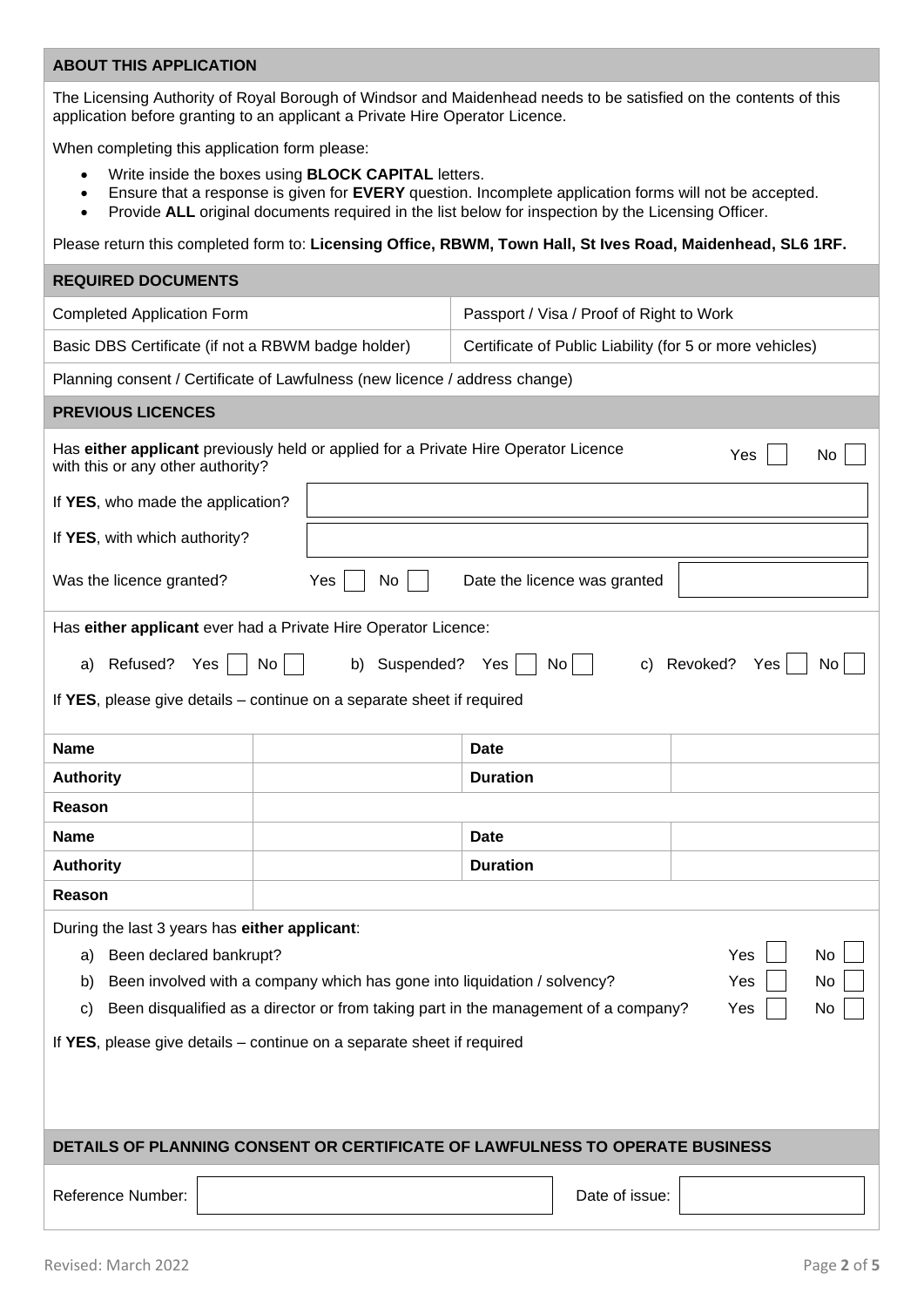| <b>BADGE DETAILS</b>                                                                                                                                                                                                                  |                                                                                                                                                       |                                                                                                                                                                                                                       |                        |  |  |
|---------------------------------------------------------------------------------------------------------------------------------------------------------------------------------------------------------------------------------------|-------------------------------------------------------------------------------------------------------------------------------------------------------|-----------------------------------------------------------------------------------------------------------------------------------------------------------------------------------------------------------------------|------------------------|--|--|
| If either applicant does not currently hold a RBWM Private Hire / Hackney Carriage / Combined Driver Licence, they<br>will need to provide us with a basic DBS certificate. You can apply at: www.gov.uk/request-copy-criminal-record |                                                                                                                                                       |                                                                                                                                                                                                                       |                        |  |  |
| APPLICANT 1, do you have a RBWM driver licence?                                                                                                                                                                                       |                                                                                                                                                       | No<br>Yes<br><b>Badge Number</b>                                                                                                                                                                                      |                        |  |  |
| APPLICANT 2, do you have a RBWM driver licence?                                                                                                                                                                                       |                                                                                                                                                       | Yes<br>No<br><b>Badge Number</b>                                                                                                                                                                                      |                        |  |  |
|                                                                                                                                                                                                                                       | <b>FIRST APPLICANT - DECLARATION OF CONVICTIONS / DVLA POINTS</b>                                                                                     |                                                                                                                                                                                                                       |                        |  |  |
|                                                                                                                                                                                                                                       | (Amendments) Order 2002. Any spent convictions must be disclosed.                                                                                     | When submitting an application for a Private Hire Operator Licence applicants are required to declare<br>ALL convictions and cautions you may have by virtue of the Rehabilitation of Offenders Act 1974 (Exemptions) |                        |  |  |
|                                                                                                                                                                                                                                       | Please also record any current DVLA points on your driving licence.                                                                                   |                                                                                                                                                                                                                       |                        |  |  |
| Have you ever had any:                                                                                                                                                                                                                | Convictions<br>Yes<br>a)<br>Cautions<br>Yes<br>b)                                                                                                     | <b>Motoring Offences</b><br>No<br>C)<br><b>DVLA Points</b><br>No<br>d)                                                                                                                                                | Yes<br>No<br>Yes<br>No |  |  |
| If YES to any, please give details below.                                                                                                                                                                                             |                                                                                                                                                       |                                                                                                                                                                                                                       |                        |  |  |
| <b>Date of Conviction</b>                                                                                                                                                                                                             | <b>Offence</b>                                                                                                                                        | Court                                                                                                                                                                                                                 | Sentence / Fine        |  |  |
|                                                                                                                                                                                                                                       |                                                                                                                                                       |                                                                                                                                                                                                                       |                        |  |  |
|                                                                                                                                                                                                                                       |                                                                                                                                                       |                                                                                                                                                                                                                       |                        |  |  |
|                                                                                                                                                                                                                                       |                                                                                                                                                       |                                                                                                                                                                                                                       |                        |  |  |
| Are you currently on bail or subject of any outstanding charge or summons?<br>Yes<br>No.<br>If YES, please give details – continue on a separate sheet if required.                                                                   |                                                                                                                                                       |                                                                                                                                                                                                                       |                        |  |  |
|                                                                                                                                                                                                                                       | <b>SECOND APPLICANT - DECLARATION OF CONVICTIONS / DVLA POINTS</b>                                                                                    |                                                                                                                                                                                                                       |                        |  |  |
| Convictions<br><b>Motoring Offences</b><br>Have you ever had any:<br>Yes<br>No<br>No<br>Yes<br>a)<br>C)<br><b>DVLA Points</b><br>Cautions<br>Yes<br>d)<br>b)<br>No<br>Yes<br>No                                                       |                                                                                                                                                       |                                                                                                                                                                                                                       |                        |  |  |
| If YES to any, please give details below.<br><b>Date of Conviction</b>                                                                                                                                                                | <b>Offence</b>                                                                                                                                        | <b>Court</b>                                                                                                                                                                                                          | Sentence / Fine        |  |  |
|                                                                                                                                                                                                                                       |                                                                                                                                                       |                                                                                                                                                                                                                       |                        |  |  |
|                                                                                                                                                                                                                                       |                                                                                                                                                       |                                                                                                                                                                                                                       |                        |  |  |
|                                                                                                                                                                                                                                       |                                                                                                                                                       |                                                                                                                                                                                                                       |                        |  |  |
|                                                                                                                                                                                                                                       | Are you currently on bail or subject of any outstanding charge or summons?<br>If YES, please give details – continue on a separate sheet if required. |                                                                                                                                                                                                                       | Yes<br>No              |  |  |
|                                                                                                                                                                                                                                       |                                                                                                                                                       |                                                                                                                                                                                                                       |                        |  |  |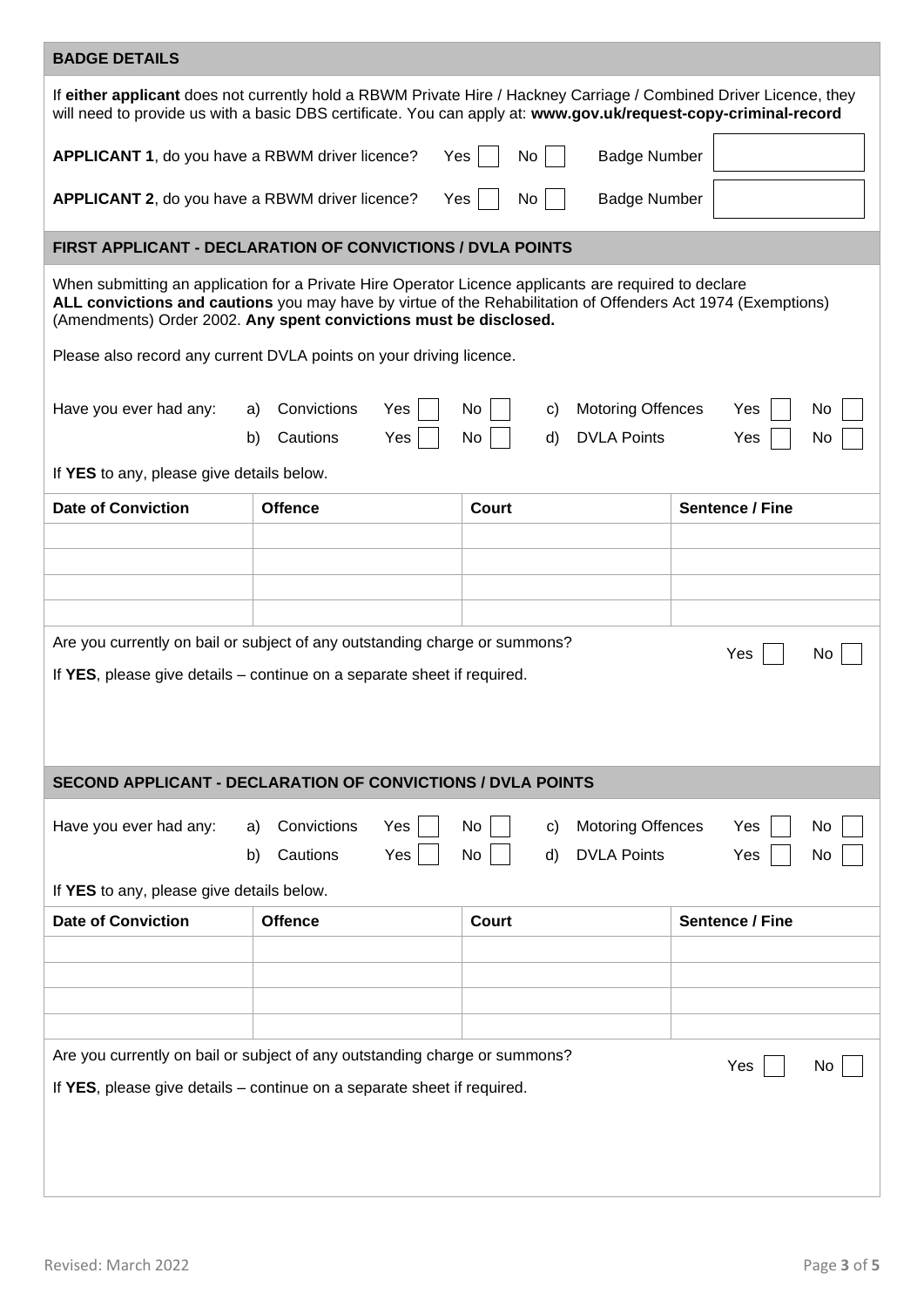| AUTHORISED SIGNATORIES FOR DRIVER AND VEHICLE APPLICATIONS AND RENEWALS                                                                                                                                                                                                                                                                                                                  |                            |  |                                        |  |  |
|------------------------------------------------------------------------------------------------------------------------------------------------------------------------------------------------------------------------------------------------------------------------------------------------------------------------------------------------------------------------------------------|----------------------------|--|----------------------------------------|--|--|
| <b>Name</b>                                                                                                                                                                                                                                                                                                                                                                              | <b>Position in Company</b> |  | <b>Signature</b>                       |  |  |
|                                                                                                                                                                                                                                                                                                                                                                                          |                            |  |                                        |  |  |
|                                                                                                                                                                                                                                                                                                                                                                                          |                            |  |                                        |  |  |
|                                                                                                                                                                                                                                                                                                                                                                                          |                            |  |                                        |  |  |
|                                                                                                                                                                                                                                                                                                                                                                                          |                            |  |                                        |  |  |
| <b>HMRC TAX CHECK CODE</b>                                                                                                                                                                                                                                                                                                                                                               |                            |  |                                        |  |  |
| From 4 April 2022, we as a licensing authority need to perform an additional check when processing this application.                                                                                                                                                                                                                                                                     |                            |  |                                        |  |  |
| You will need to confirm you are aware of your tax responsibilities when applying for or renewing a Private Hire<br>Operator Licence. Please start by answering the following questions:                                                                                                                                                                                                 |                            |  |                                        |  |  |
| Are you renewing an active licence?                                                                                                                                                                                                                                                                                                                                                      |                            |  | Yes<br>No                              |  |  |
| Are you applying for a licence previously held with us, that expired less than a year ago?                                                                                                                                                                                                                                                                                               |                            |  | No<br>Yes                              |  |  |
| Are you applying for the same type of licence you already hold with another authority?                                                                                                                                                                                                                                                                                                   |                            |  | Yes<br>No                              |  |  |
| If you answered yes to any of the above questions, you will need to provide us with a tax check code before we can<br>issue your licence. To get a check code, you will need to complete a tax check using a Government Gateway account.                                                                                                                                                 |                            |  |                                        |  |  |
| Tax check website: www.gov.uk/guidance/complete-a-tax-check-for-a-taxi-private-hire-or-scrap-metal-licence                                                                                                                                                                                                                                                                               |                            |  |                                        |  |  |
| The tax check should only take a few minutes. There will be guidance on GOV.UK and if you need extra support you<br>will be able to complete the tax check by phone through the HMRC customer helpline: 0300 200 3300                                                                                                                                                                    |                            |  |                                        |  |  |
| <b>HMRC Tax Check Code:</b><br>This code needs to be less than 120 days old.                                                                                                                                                                                                                                                                                                             |                            |  |                                        |  |  |
| We will not be able to proceed with your application without this check code.                                                                                                                                                                                                                                                                                                            |                            |  |                                        |  |  |
| <b>Company Registration Number (CRN):</b><br>(Not required for Sole Traders)                                                                                                                                                                                                                                                                                                             |                            |  |                                        |  |  |
| We will not have access to your tax information. The check code will only confirm that you have completed a tax check.                                                                                                                                                                                                                                                                   |                            |  |                                        |  |  |
| Please be aware that HMRC has powers to obtain information from us. Schedule 23 of the Finance Act 2011 (Data<br>Gathering Powers) and Schedule 36 of the Finance Act 2008 (Information and Inspection Powers) grant HMRC<br>powers to obtain relevant information from third parties. This includes licensing bodies being required to provide<br>information about licence applicants. |                            |  |                                        |  |  |
| <b>Tax Responsibilities</b>                                                                                                                                                                                                                                                                                                                                                              |                            |  |                                        |  |  |
| If you are applying for a licence for the first time, or you are reapplying for a licence that expired over a year ago, you<br>do not need to provide us with a tax check code. However, you still need to confirm that you are aware of your tax<br>responsibilities moving forward by reading the statement below and signing.                                                         |                            |  |                                        |  |  |
| Please see the following GOV.UK websites for HMRC guidance about tax registration obligations:                                                                                                                                                                                                                                                                                           |                            |  |                                        |  |  |
| PAYE information: www.gov.uk/income-tax/how-you-pay-income-tax                                                                                                                                                                                                                                                                                                                           |                            |  |                                        |  |  |
| Registering for Self-Assessment: www.gov.uk/register-for-self-assessment                                                                                                                                                                                                                                                                                                                 |                            |  |                                        |  |  |
| Corporation Tax information: www.gov.uk/corporation-tax                                                                                                                                                                                                                                                                                                                                  |                            |  |                                        |  |  |
| I confirm that I am aware of the content of HMRC guidance relating to my tax registration obligations.                                                                                                                                                                                                                                                                                   |                            |  |                                        |  |  |
|                                                                                                                                                                                                                                                                                                                                                                                          |                            |  |                                        |  |  |
| Signature of 1 <sup>st</sup> applicant                                                                                                                                                                                                                                                                                                                                                   |                            |  | Signature of 2 <sup>nd</sup> applicant |  |  |